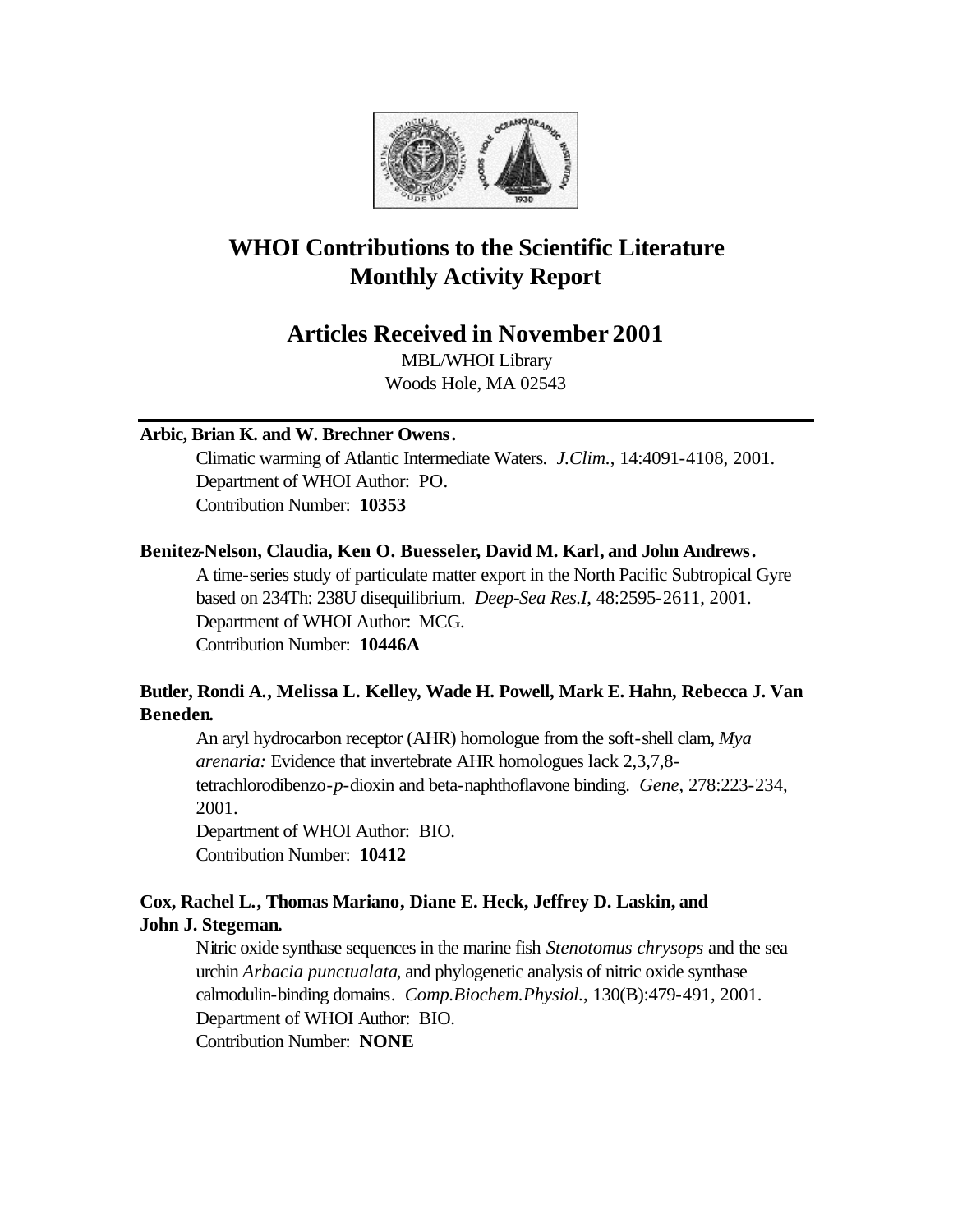#### **Edwards, Katrina J. and Andrew P. Rutenberg.**

Microbial response to surface microtopography: The role of metabolism in localized mineral dissolution. *Chem.Geol.*, 180:19-32, 2001. Department of WHOI Author: MCG. Contribution Number: **10460**

### **Elgar, Steve, Britt Raubenheimer, and R. T. Guza.**

Current meter performance in the surf zone. *J.Atmos.Ocean.Technol.*, 18(10):1735-1746, 2001. Department of WHOI Author: AOPE. Contribution Number: **10241**

#### **Escartin, J., G. Hirth, and B. Evans.**

Strength of slightly serpentinized peridotites: Implications for the tectonics of oceanic lithosphere. *Geology*, 29(11):1023-1026, 2001. Department of WHOI Author: GEOL. Contribution Number: **NONE**

#### **Fratantoni, David M.**

North Atlantic circulation during the 1990's observed with satellite-tracked drifters. *J.Geopys.Res.*, 106(C10):22067-22094, 2001. Department of WHOI Author: PO. Contribution Number: **10479**

## **Friedland, Kevin D., David G. Reddin, Nobumichi Shimizu, Ruth E. Haas, and Alan F. Youngson.**

Strontium: calcium ratios in Atlantic salmon (*Salmo salar*) otoliths and observations on growth maturation. *Can.J.Fish.Aquat.Sci.*, 55:1158-1168, 1998. Department of WHOI Author: GEOL. Contribution Number: **NONE**

#### **Gobat, J. I. and M. A. Grosenbaugh.**

Application of the generalized-á method to the time integration of the cable dynamics equations. *Comput.Methods Appl.Mech.Eng.*, 190:4817-4829, 2001. Department of WHOI Author: AOPE. Contribution Number: **10012**

#### **Gobat, Jason I. and Mark A. Grosenbaugh.**

A simple model for heave-induced dynamic tension in catenary moorings. *Appl.Ocean Res.*, 23:159-174, 2001. Department of WHOI Author: AOPE. Contribution Number: **10277**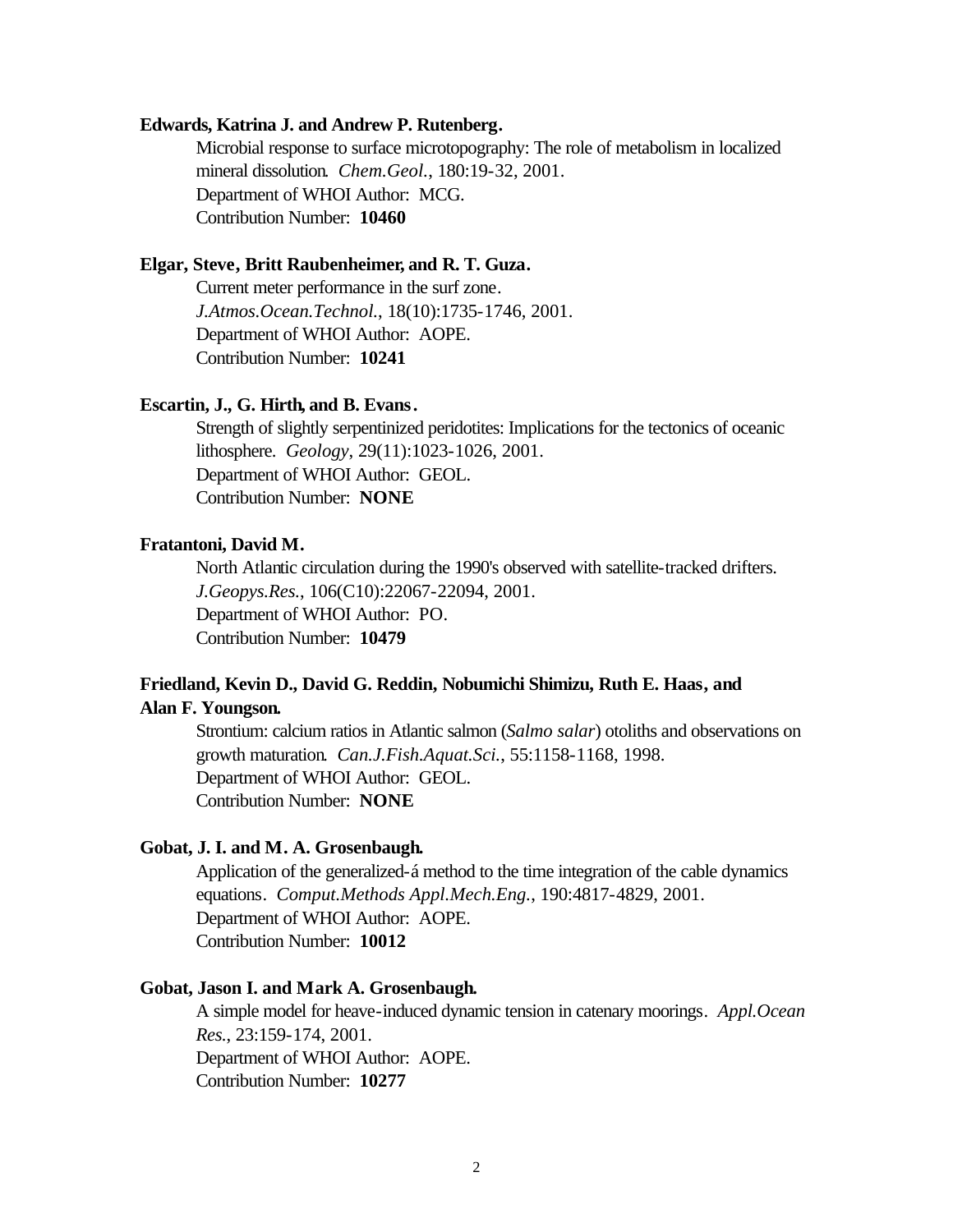#### **Joyce, Terrence M., Alonso Hernandez-Guerra, and William A. Smethie.**

Zonal circulation in the NW Atlantic and Caribbean from a meridional World Ocean Circulation Experiment hydrographic section at 66ºW. *J.Geophys.Res.*, 106(C10):22095-22113, 2001. Department of WHOI Author: PO. Contribution Number: **10153**

#### **Kujawinski, Elizabeth B., John W. Farrington, and James W. Moffett.**

Marine protozoa produce organic matter with a high affinity of PCBs during grazing. *Environ.Sci.Tech.*, 35:4060-4065, 2001. Department of WHOI Author: MCG. and ADMIN. Contribution Number: **10467**

## **Matsumoto, Katsumi, Wallace S. Broecker, Elizabeth Clark, Daniel C. McCorkle, William R. Martin, and Irka Hajdas.**

Can deep ocean carbonate preservation history as inferred from atmospheric  $pCO<sub>2</sub>$ record account for <sup>14</sup>C and <sup>o</sup>/o CaCO<sub>3</sub> profiles on the Ontong-Java Plateau? *Earth Planet.Sci.Lett.*, 192:319-329, 2001. Department of WHOI Author: GEOL. Contribution Number: **10434**

#### **McCollom, Thomas M. and Jeffrey S. Seewald.**

A reassessment of the potential for reduction of dissolved  $CO<sub>2</sub>$  to hydrocarbons during serpentization of olivine. *Geochim.Cosmochim.Acta*, 65(21):3769-3778, 2001. Department of WHOI Author: MCG. Contribution Number: **NONE**

#### **Muntener, Othmar, Peter B. Keleman, and Timothy L. Grove.**

The role of  $H_2$ 0 during crystallizaiton of primitive arc magmas under uppermost mantle conditions and genesis of igneous pyroxenites: An experimental study. *Contrib.Mineral.Petrol.*, http://link.springerny.com/link/service/journals/00410/contents/01/00266/paper/s004100100266ch110.ht ml, 25 pp., 2001. Department of WHOI Author: GEOL. Contribution Number: **NONE**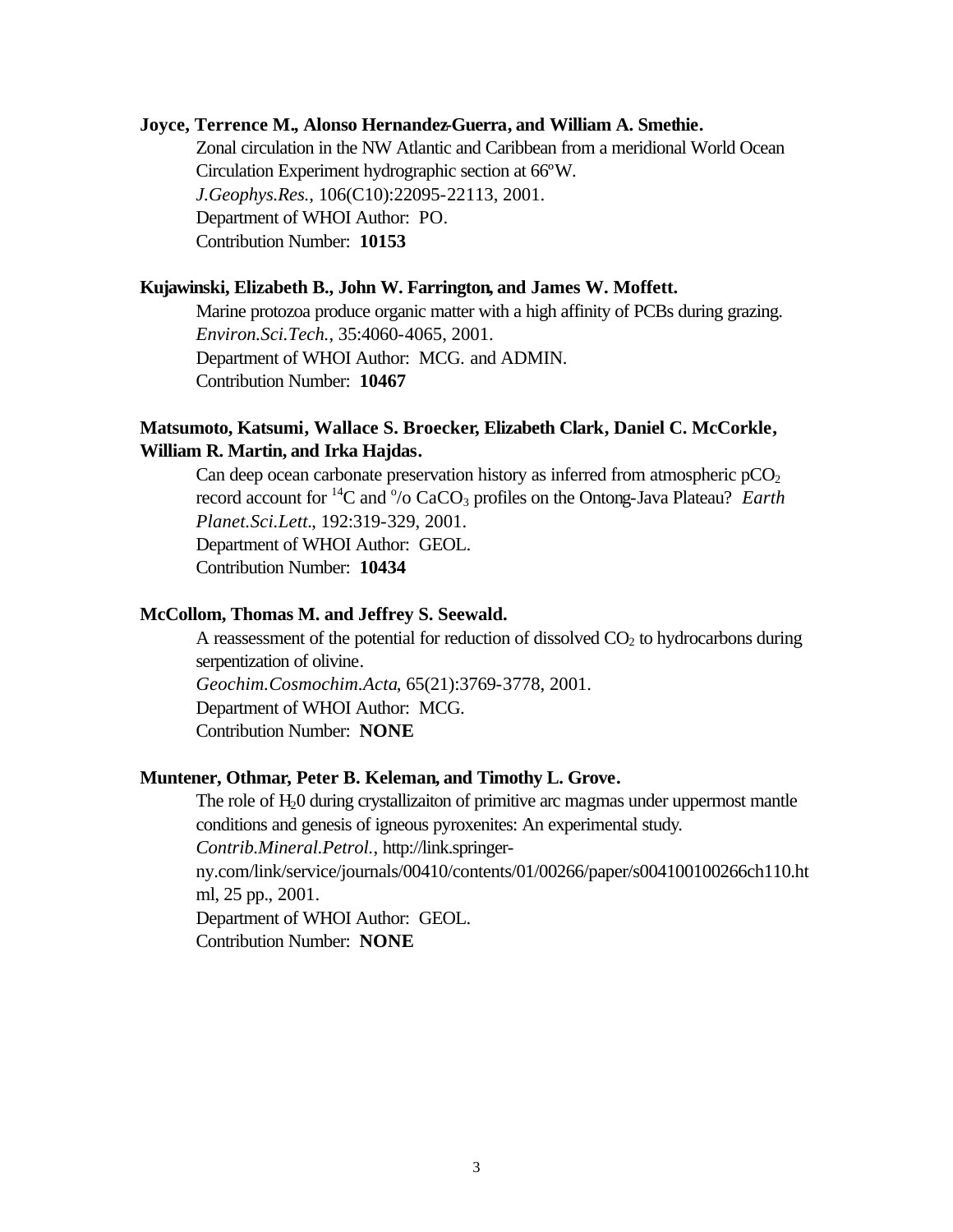## **Ogawa, Nanako O., Tadotoshi Koitabashi, Hirotaka Oda, Toshio Nakamura, Naohiko Ohkouchi, and Eitaro Wada.**

Fluctuations of nitrogen isotope ratio of gobiid fish (Isaza) specimens and sediments in Lake Biwa, Japan during the 20th century. *Limnol.Oceanogr.*, 46(5):1228-1236, 2001. Department of WHOI Author: MCG. Contribution Number: **NONE**

#### **Rose, Estelle F., Nobumichi Shimizu, Graham D. Layne, and Timothy L. Grove.**

Melt production beneath Mt. Shasta from boron data in primitive melt inclusions. *Science*, 293:281-283, 2001. Department of WHOI Author: GEOL. Contribution Number: **NONE**

#### **Seewald, Jeffrey S.**

Model for the origin of carboxylic acids in basinal brines. *Geochim.Cosmochim.Acta*, 65(21):3779-3789, 2001. Department of WHOI Author: MCG. Contribution Number: **10377**

#### **Shimeta, Jeff, Victoria R. Starczak, Aladipo M. Ashiru, and Cheryl Ann Zimmer.**

Influence of benthic boundary-layer flow on feeding rates of ciliates and flagellates at the sediment-water interface. *Limnol.Oceanogr.*, 46(7):1709-1719, 2001. Department of WHOI Author: AOPE. Contribution Number: **10402**

#### **Singh, Hanumant, Jonathan Adams, David Mindell, and Brendan Foley.**

Imaging underwater for archaeology. *J.Field Archaeol.*, 27(3):319-328, 2000. Department of WHOI Author: AOPE. Contribution Number: **9882**

#### **Solow, Andrew R.**

Observation error and the detection of delayed density dependence. *Ecology*, 82(11):3263-3264, 2001. Department of WHOI Author: MPC. Contribution Number: **9775**

#### **Talley, Wayne K., Di Jin, and Hauke Kite-Powell.**

Vessel accident oil-spillage: Post US OPA-90. *Transp.Res.Part D*, 6:405-415, 2001. Department of WHOI Author: MPC. Contribution Number: **10354**